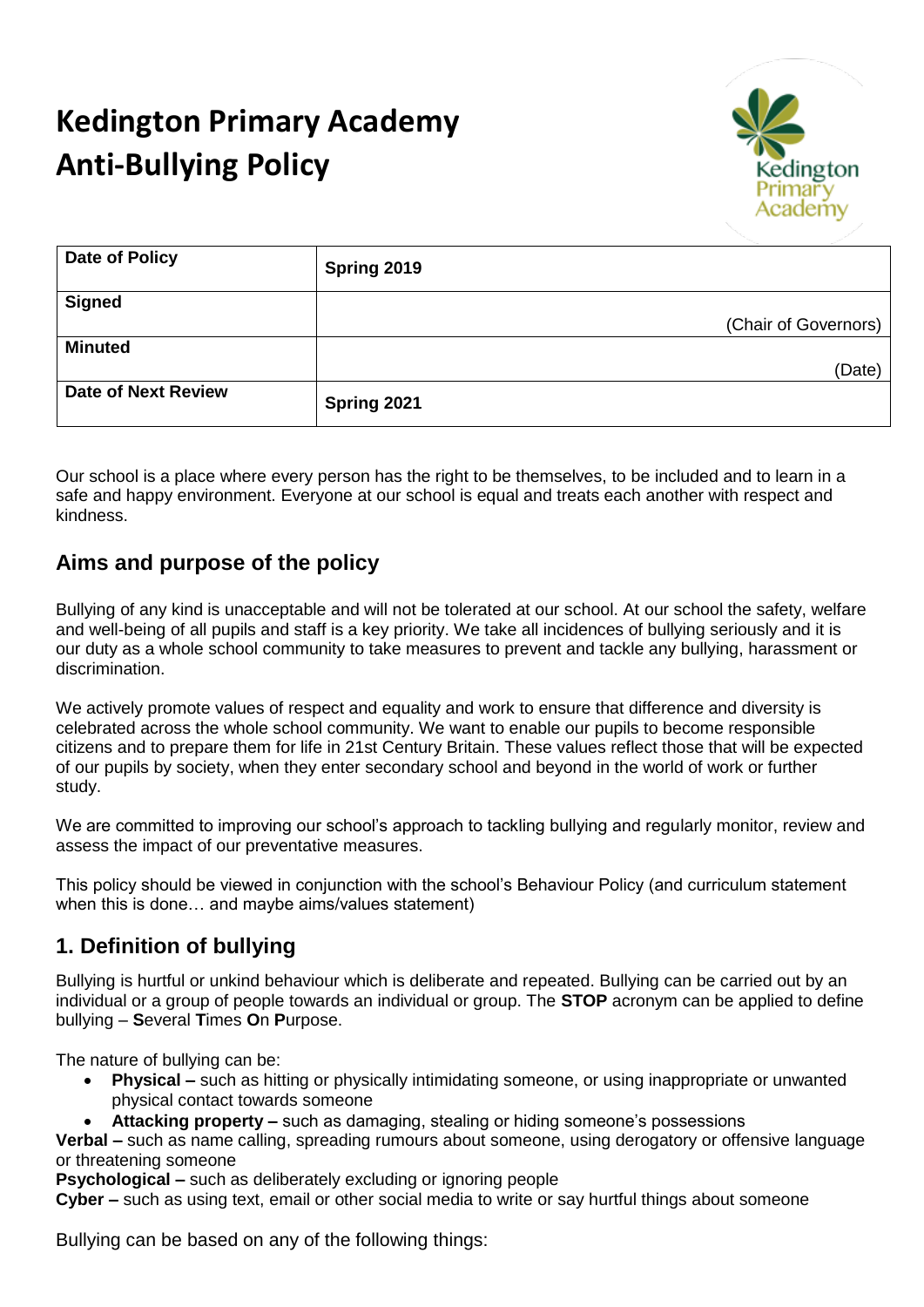- **Race** (racist bullying)
- **Religion or belief**
- **Culture or class**
- **Gender** (sexist bullying)
- **Sexual orientation** (homophobic or biphobic bullying)
- **Gender identity** (transphobic bullying)
- **Special Educational Needs (SEN) or disability**
- **Appearance or health conditions**
- **Related to home or other personal situation**
- **Related to another vulnerable group of people**

#### **No form of bullying will be tolerated and all incidents will be taken seriously.**

# **2. Reporting bullying**

**PUPILS WHO ARE BEING BULLIED:** If a pupil is being bullied they are encouraged to not retaliate but to tell someone they trust about it such as a friend, family member or trusted adult. They are also encouraged to report any bullying incidents in school:

- Report to a teacher their class teacher or any other teacher including the headteacher or deputy headteacher
- Tell an older child or friend who in turn can help them tell a teacher or other member of staff
- Tell any other adult staff in school such as lunchtime supervisors, teaching assistants or the school office
- Tell an adult at home
- Report anonymously through class Worry Box
- Call ChildLine to speak with someone in confidence on 0800 1111

#### Reporting – roles and responsibilities

**STAFF:** All school staff, both teaching and non-teaching (for example midday supervisors, caretakers, office staff) have a duty to report bullying, to be vigilant to the signs of bullying and to play an active role in the school's measures to prevent bullying. If staff are aware of bullying, they should reassure the pupils involved and inform their class teacher.

**SENIOR STAFF:** The Senior Leadership Team and the head teacher have overall responsibility for ensuring that the anti-bullying policy is followed by all members of staff and that the school upholds its duty to promote the safety and well-being of all young people.

**PARENTS AND CARERS:** Parents and carers should look out for potential signs of bullying such as distress, lack of concentration, feigning illness or other unusual behaviour. Parents and carers should encourage their child not to retaliate and support and encourage them to report the bullying. Parents and carers can report an incident of bullying to the school either in person, or by phoning or emailing the school office or a member of staff.

**PUPILS:** Pupils should not take part in any kind of bullying and should watch out for signs of bullying among their peers. They should never be bystanders to incidents of bullying, but should offer support to the victim and, if possible, help them to tell a trusted adult.

#### **3. Responding to bullying**

#### **When bullying has been reported, the following actions will be taken:**

- Staff will record the bullying on an incident reporting form and give a copy to the Headteacher
- The hedteacher will monitor incident reporting forms analysing and evaluating the results
- The headteacher will produce termly reports summarising the information, which will be reported to the governing body
- Staff will offer support to the target of the bullying in discussion with the pupil's class teacher. Individual meetings will then be held with any target of bullying to devise a plan of action that ensures they are made to feel safe and reassured that the bullying is not their fault
- Staff will pro-actively respond to the bully who may require support. They will discuss with the target's class teacher to devise a plan of action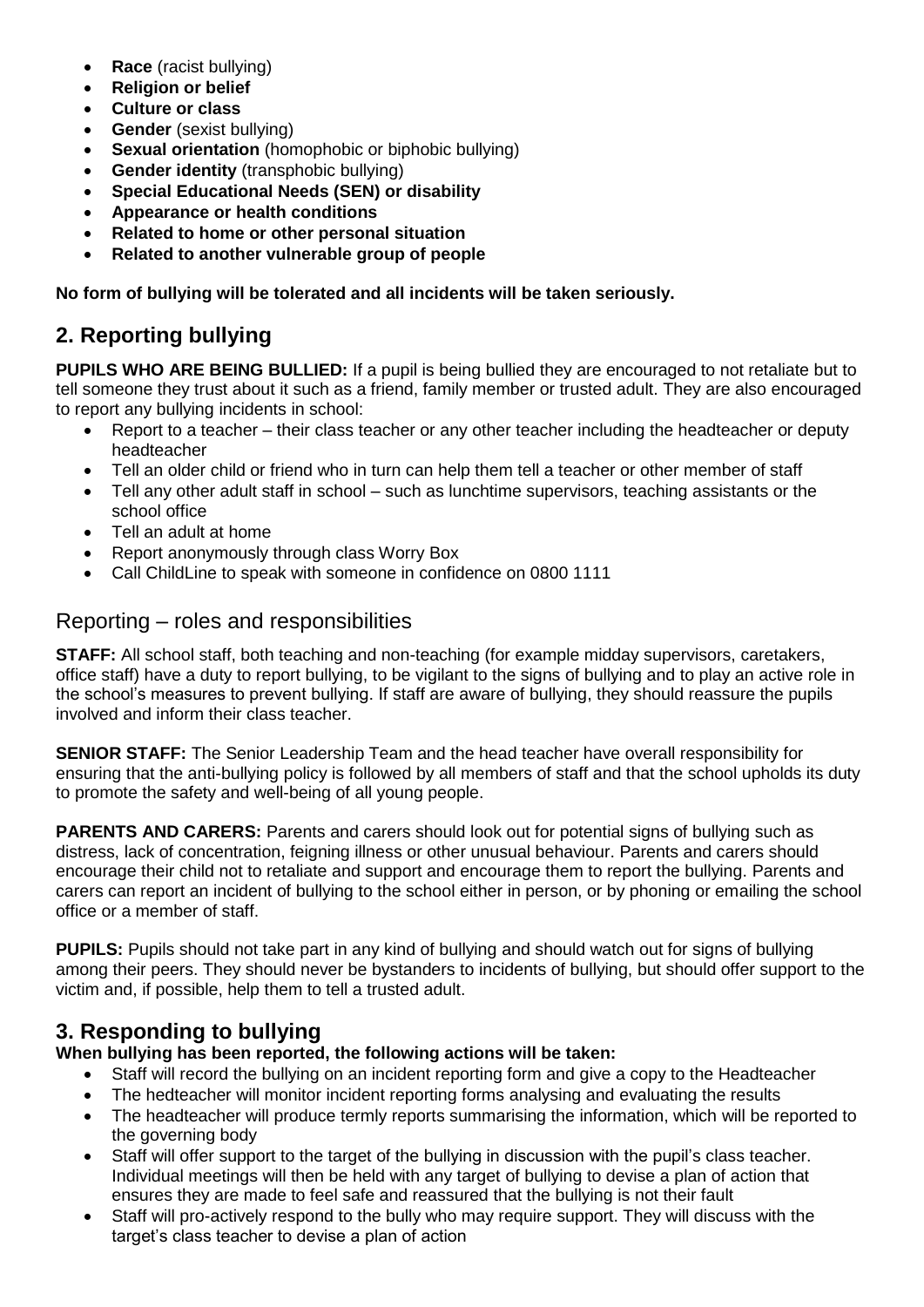- Staff will decide whether to inform parents or carers and where necessary involve them in any plans of action
- Staff will assess whether any other authorities (such as police or the local authority) need to be involved, particularly when actions take place outside of school

# **4. Bullying outside of school**

Bullying is unacceptable and will not be tolerated, whether it takes place inside or outside of school. Bullying can take place on the way to and from school, before or after school hours, at the weekends or during the holidays, or in the wider community. The nature of cyber bullying in particular means that it can impact on pupils' well-being beyond the school day. Staff, parents and carers, and pupils must be vigilant to bullying outside of school and report and respond according to their responsibilities as outlined in this policy.

# **5. Derogatory language**

Derogatory or offensive language is not acceptable and will not be tolerated. This type of language can take any of the forms of bullying listed in our definition of bullying. Any use of such language, including casual use, will be challenged by staff and recorded and monitored on a prejudice related incident sheet and follow up actions and sanctions, if appropriate, will be taken for pupils and staff found using any such language.

#### **6. Prejudice-based incidents**

A prejudice-based incident is a one-off incident of unkind or hurtful behaviour that is motivated by a prejudice or negative attitudes, beliefs or views towards a protected characteristic or minority group. It can be targeted towards an individual or group of people and have a significant impact on those targeted. All prejudice-based incidents are taken seriously and recorded and monitored in school, with the head teacher regularly reporting incidents to the governing body. This not only ensures that all incidents are dealt with accordingly, but also helps to prevent bullying as it enables targeted anti-bullying interventions.

# **7. School initiatives to prevent and tackle bullying**

#### **We use a range of measures to prevent and tackle bullying including:**

- A child-friendly anti-bullying policy *(Appendix 1)* ensures all pupils understand and uphold the antibullying policy
- The PSHE programme of study includes opportunities for pupils to understand about different types of bullying and what they can do to respond and prevent bullying
- School assemblies help raise pupils' awareness of bullying and derogatory language
- Difference and diversity are celebrated across the school through diverse displays, books and images. The whole school participates in events such as Anti-Bullying Week,
- Black History Month and LGBT History Month
- The school values of equality and respect are embedded across the curriculum to ensure that it is as inclusive as possible
- Stereotypes are challenged by staff and pupils across the school
- Restorative justice provides support to targets of bullying and those who show bullying behaviour
- Pupils are continually involved in developing school-wide anti-bullying initiatives through consultation with groups such as the Academy Council and through the anti-bullying survey
- Working with parents and carers and in partnership with community organisations to tackle bullying, where appropriate

#### **8. Training**

The head teacher is responsible for ensuring that all school staff, both teaching and nonteaching (including midday supervisors, caretakers and office staff) receive regular training on all aspects of the anti-bullying policy.

#### **9. Monitoring and reviewing**

The head teacher is responsible for reporting to the governing body on how the policy is being enforced and upheld, via the termly report. The governors are in turn responsible for monitoring the effectiveness of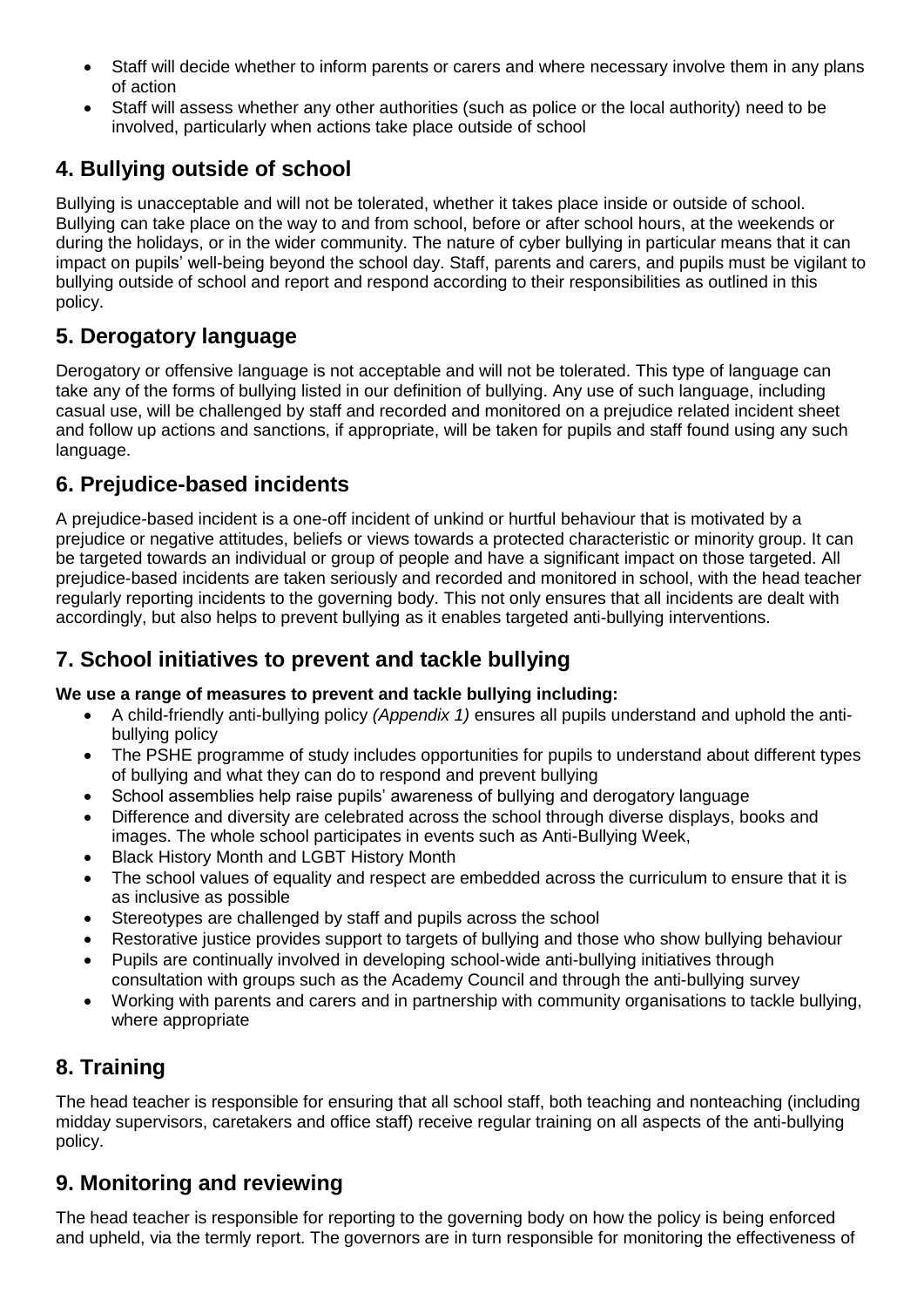the policy via the termly report and by in-school monitoring such as learning walks and focus groups with pupils. The policy is reviewed every 2 years, in consultation with the whole school community including staff, pupils, parents, carers and governors.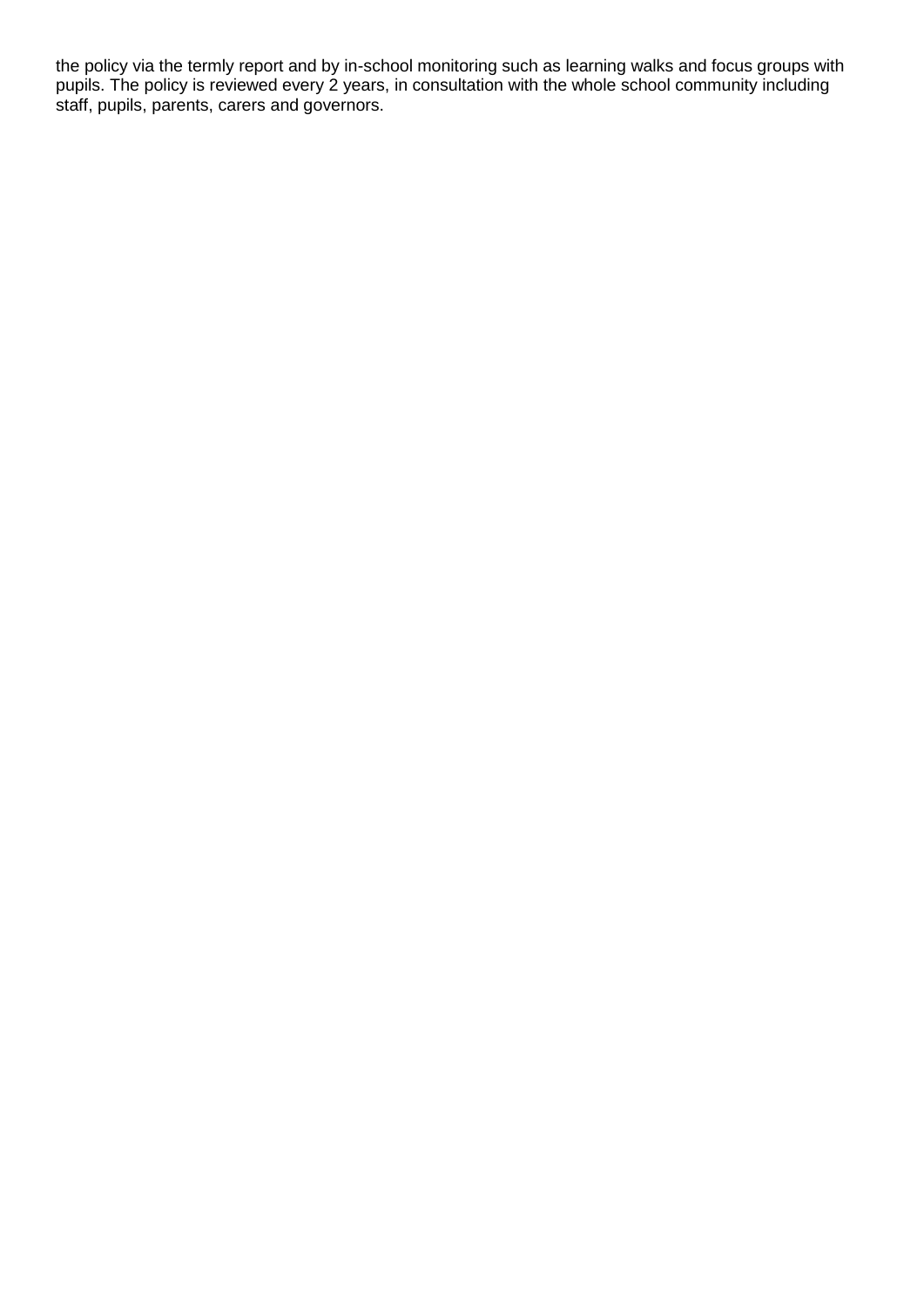# **Our Anti-Bullying Policy**

This school is a place where everyone has the right to be themselves. It's a place where everyone can feel safe, be happy and learn.

Everyone at our school is equal and acts with respect and kindness towards each other. Our school is a bully-free place.

#### What is bullying?

Bullying is when a person is hurtful or unkind to someone else, on purpose and more than once. Bullying can be done by one person or by a group of people and can be towards one person or a group of people. A useful way to remember bullying is

# **SEVERAL TIMES ON PURPOSE**

Bulluing can be:

- Hitting or saying you are going to hit someone
- Touching someone when they don't want you to
- Calling someone names, teasing, using rude language or saying nasty things about someone to them or to other people
- Stealing or damaging someone else's belongings
- Sending hurtful or unkind texts or emails or online messages to someone or about someone

Bullying can be about

- **Race** or **ethnicity** (racist bullying)
- Religion or belief
- Family and **culture**
- **Sexist bullying**
- **Homophobic**, **biphobic** or **transphobic** bullying
- What someone looks like
- Where someone lives

#### Why does bullying happen?

Although bullying doesn't happen very much in this school, it might happen. Bullies can be older or younger than you, bigger or smaller than you. Bullies pick on people who may be different in some way and try to make them feel worse about themselves. If you are being bullied remember that it is never your fault.

#### When does bullying happen?



#### What should I do if I think someone is being bullied?

Talk to the person and ask if they are okay and try to find out if they are being bullied. If they are, ask if you can help them talk to a teacher or someone they trust.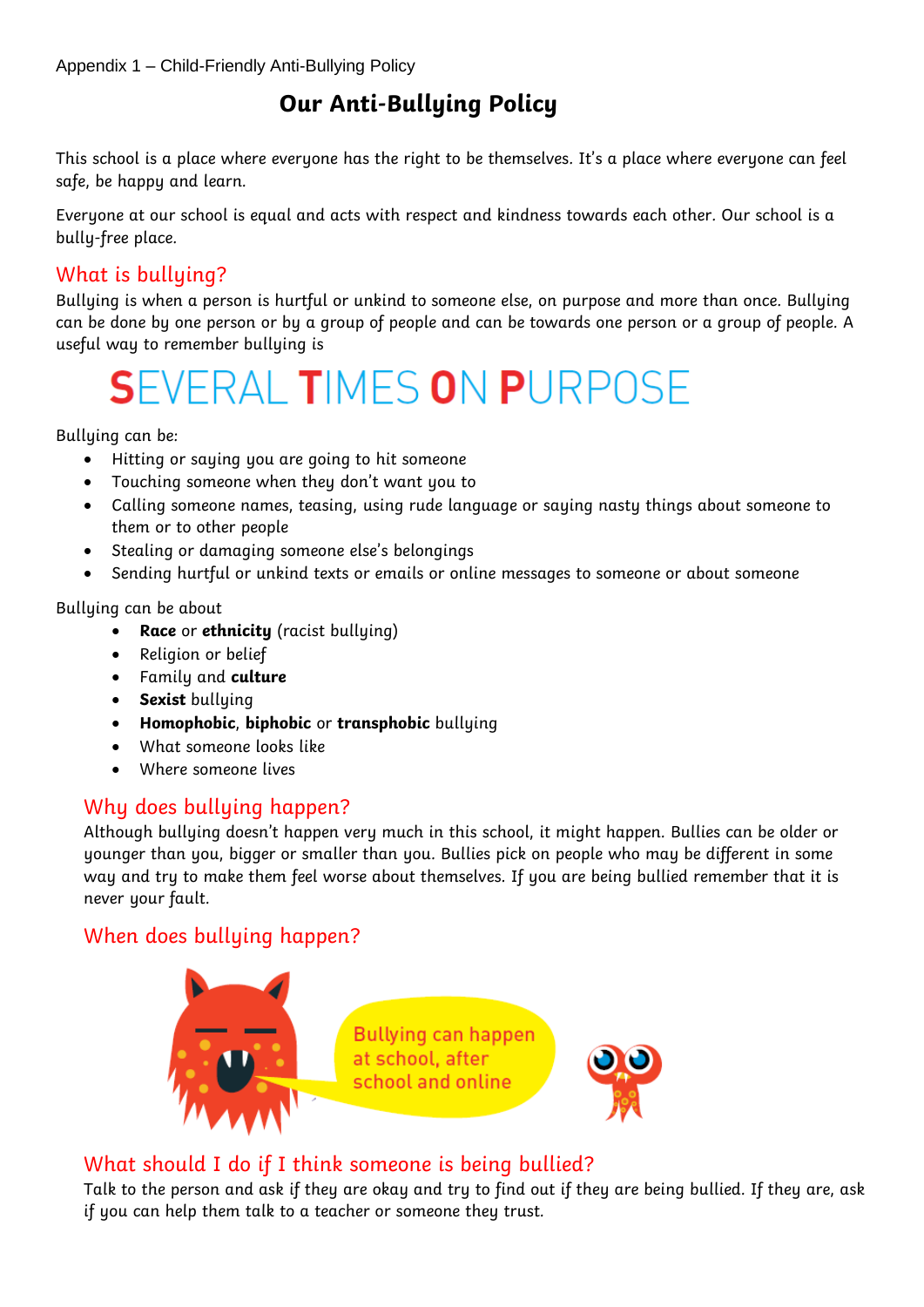# What should I do if I'm being bullied?

- If you are being bullied it is important to tell someone you trust. Tell an adult or friends, either at school or at home. If you have already told an adult about bullying, you can still tell them again. You can:
- Tell a teacher your class teacher or any other teacher, including Mrs Harris or Mrs Doherty
- Tell any other adult staff in school, such as midday supervisor, office staff, teaching assistants.
- Tell an adult at home
- You can also write a note about bullying and put it in your class's Worry Box
- You can also call ChildLine at any time for free on 0800 1111. They will not tell anyone what you have said.

If you tell a teacher or an adult at school they will be able to help you. They may tell another teacher like your class teacher, or a parent or carer so that they can help you. Telling an adult will never make the bullying worse. They will talk to you and the bully to find ways to stop the bullying.

> If someone is being hurtful or unkind to you several times on purpose, for whatever reason, whether it is about you or your family or friends, that is bullying. No one should be picked on for being different in anyway, for how they act, what they look like or who their family are.

#### Glossary

| biphobic<br>bullying    | Saying unkind or nasty things because someone is <b>bisexual</b> , or because you think they are.                                                                                                    |
|-------------------------|------------------------------------------------------------------------------------------------------------------------------------------------------------------------------------------------------|
| bisexual                | Someone who falls in love with, or wants to have a relationship with someone of the same<br>gender as them, or with someone of a different gender to them.                                           |
| culture                 | A way or life or beliefs.                                                                                                                                                                            |
| ethnicity               | Connected to or related to different racial or cultural group of people                                                                                                                              |
| gay                     | Someone who falls in love with, or wants to have a relationship with people who are the same<br>gender as them.                                                                                      |
| homophobic<br>bullying  | Saying unkind or nasty things because someone is lesbian, gay, or because you think they are,<br>or they have two mums or two dads.                                                                  |
| lesbian                 | A woman who falls in love with, or wants to have a relationship with other women.                                                                                                                    |
| race                    | One of the major groups which human beings can be divided into according to their physical<br>features, such as the colour of their skin.                                                            |
| sexist<br>bullying      | Bullying someone because of their gender. For example, because they are a boy or a girl or<br>saying they are acting 'like a boy' or 'like a girl'                                                   |
| transphobic<br>bullying | Saying unkind things because someone is trans or because you think they are trans, or being<br>nasty about people who are trans.                                                                     |
| trans                   | People who feel the gender they were given as a baby doesn't match the gender they feel<br>themselves to be. For example, someone who was given the gender 'boy' as a baby but feels<br>like a girl. |